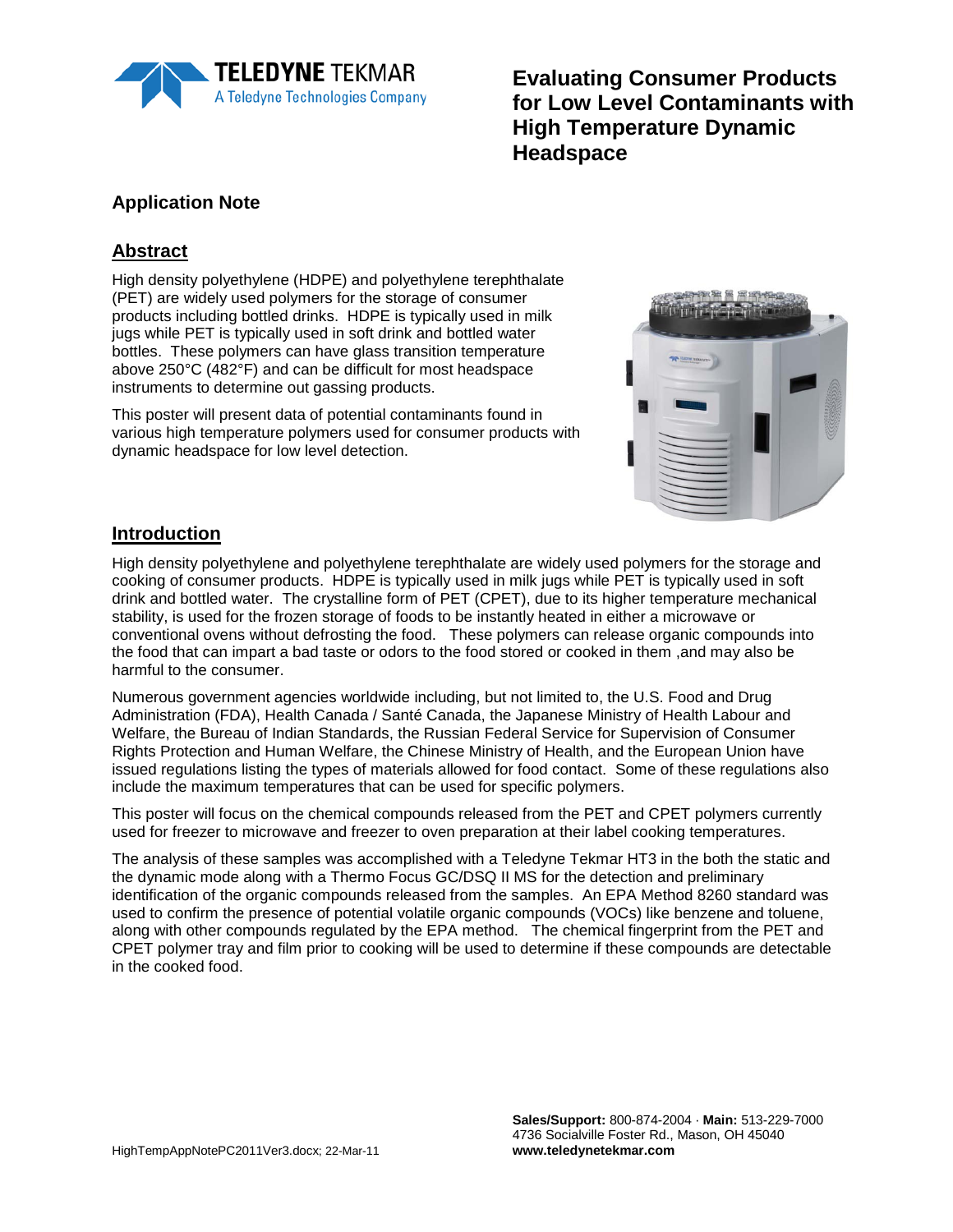#### **Experimental-Instrument Conditions**

| <b>HT3 Headspace Instrument Parameters</b> |                               |                           |                                  |  |  |
|--------------------------------------------|-------------------------------|---------------------------|----------------------------------|--|--|
| <b>Static</b>                              |                               | <b>Dynamic</b>            |                                  |  |  |
| <b>Variable</b>                            | <b>Value</b>                  | <b>Variable</b>           | <b>Value</b>                     |  |  |
| Valve Oven Temp                            | $200^{\circ}$ C               | Valve Oven Temp           | $200^{\circ}$ C                  |  |  |
| <b>Transfer Line Temp</b>                  | $200^{\circ}$ C               | <b>Transfer Line Temp</b> | $200^{\circ}$ C                  |  |  |
| Platen/Sample Temp                         | 80°C (176°F)<br>160°C (320°F) | Platen/Sample Temp        | 80°C (176°F) to<br>280°C (536°F) |  |  |
| Sample Equil Time                          | 30.00 min                     | Sweep Flow Rate           | 75 mL/min                        |  |  |
| Pressurize                                 | 20 psig                       | Dry Purge Time            | $270^{\circ}$ C                  |  |  |
| Loop Fill Pressure                         | 15 psig                       | Dry Purge Flow            | $3.00$ min                       |  |  |
| <b>Inject Time</b>                         | $1.00 \text{ min}$            | Desorb Temp               | 250 mL/min                       |  |  |
|                                            |                               | Desorb Time               | 3.00 min                         |  |  |
|                                            |                               | <b>Trap Material</b>      | #9                               |  |  |

*Table 1: Static and Dynamic HT3™ Parameters* 

| Thermo Focus GC/DSQ II MS Parameters |                                                                                        |  |  |  |
|--------------------------------------|----------------------------------------------------------------------------------------|--|--|--|
| Column                               | Retek Rtx <sup>®</sup> VMS, 20m, 0.18mm ID, 1µm; Constant Flow 0.90 mL/min             |  |  |  |
| Oven Program                         | 40°C for 4 min; 16°C/min to 160°C, 25°C/min to 250°C hold for 4 min, run time 19.1 min |  |  |  |
| Inlet:                               | Split Flow 45 mL/min, Temperature 220°C, Helium Carrier Gas                            |  |  |  |
| МS                                   | Source and Transfer Line Temp 230°C, Full Scan 35.0 m/z to 270.0 m/z Scan Rate 1492.11 |  |  |  |

*Table 2: Thermo Focus GC/DSQ II MS Parameters* 

# **Sample Preparation**

A microwaveable / conventional oven frozen meal in PET tray with a film cover was obtained from a local supermarket. The entrée consisted of pumpkin filled ravioli with asparagus, apples, carrots, celery, onions and butternut squash. The label butter sage sauce ingredients consisted of salted Chablis wine, extra virgin olive oil, cane juice, tomato paste, garlic, spices, soybean oil, salt, sea salt and natural flavors. These ingredients will have flavors, fragrances and other compounds which will be detected by the headspace method.

The microwave and conventional oven cooking instructions were followed. The ravioli was sliced into 1 cm strips and placed into separate 22 mL headspace vials for each cooking method and immediately capped. The vegetables were sampled into separate 22 mL headspace vials for each cooking method and immediately capped. The cover film and the tray from the 2 different cooking methods was cleaned with water and wiped dry. The film was cut into 5 cm squares and placed into separate 22 mL headspace vials. The tray material was cut into 1 cm by 6 cm strips and placed into separate 22 mL headspace vials. Similar samples of the ravioli, vegetables, film cover and tray prior to cooking were also placed into headspace vials for analysis.

The food samples along with the tray and film samples were analyzed with the static headspace parameters listed in Table 1 with the platen at 80°C (176°F) and 160°C (320°F). These temperatures are similar to the temperatures reached in the microwave (product needs to reach 74°C (165°F) to be thoroughly cooked) and the conventional oven. These temperatures were sufficient to revolatilize the compounds absorbed by the food from the polymer materials, and from the flavor components of the food absorbed by the polymers.

The uncooked film and PET tray samples were tested from 80°C (176°F) to 280°C (536°F) by dynamic headspace to determine the compounds out gassed from the polymers and to analyze the out gassing temperature profile. This higher temperature analysis was performed to determine if additional compounds were released after the polymers glass transition or melting point had been reached. These compounds could potentially migrate from the polymers into the rood during storage. The conventional oven temperature of 177°C (350°F) fell within this range.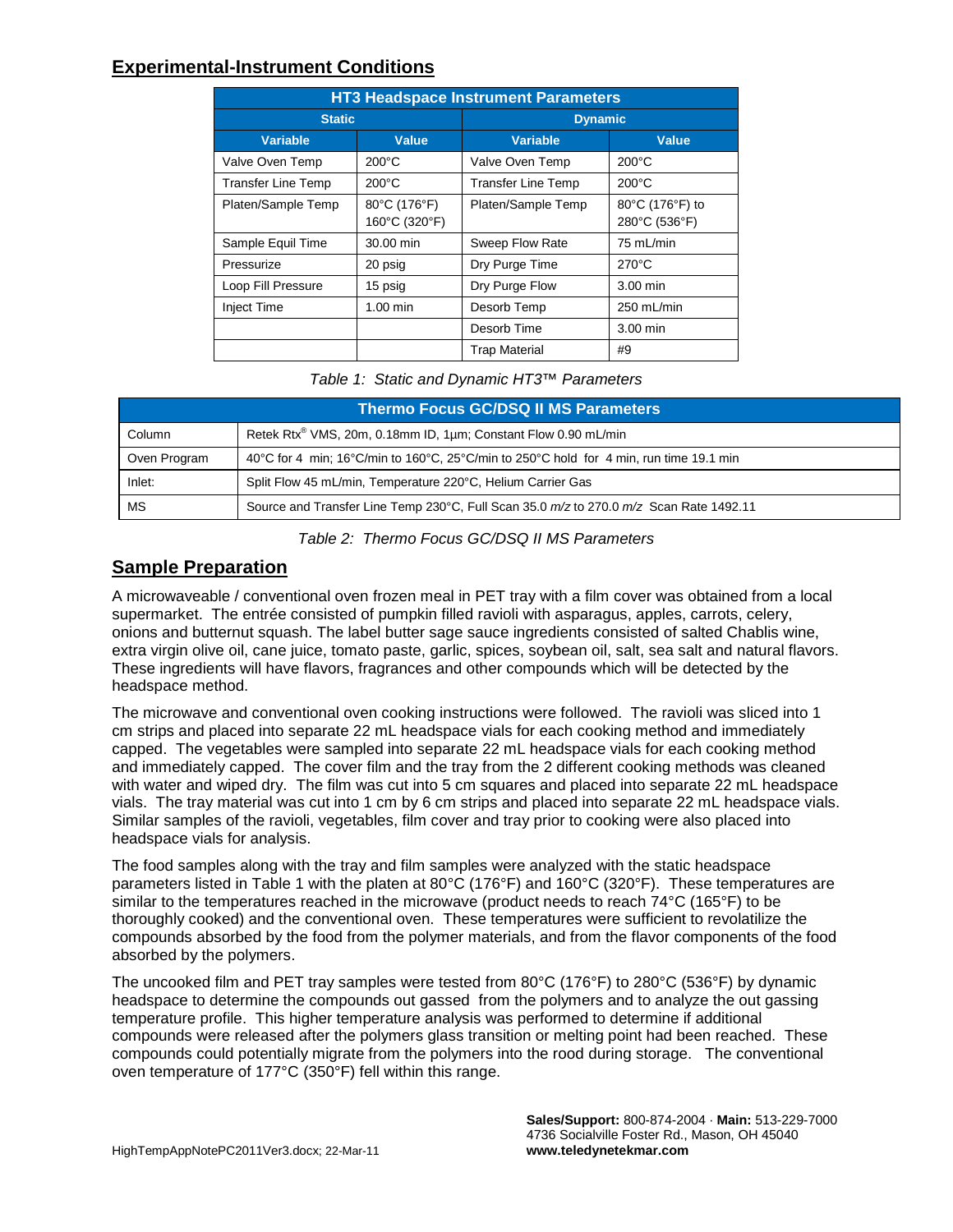# **Results**

All sample data was compared to a 50 ppb 8260 standard to identify any known VOC compounds. The food sample chromatograms contained numerous peaks not present in the 8260 standard. These compounds were tentatively identified by the mass spectrometry software search against the NIST database. These additional compounds were not confirmed with actual standards, except acetaldehyde, ethanol and acetic acid.

A hydrocarbon similar to 2-methylpropene (2), acetaldehyde (3), acetone (6), methyl acetate (7), 2 butanone (8), a compound similar to octane (10), and toluene (11) were identified VOC's released from the tray samples. The peak areas of the compounds were plotted versus sample temperature to show their release from PET versus cooking temperature.

Figure 1 shows an overlay of the total ion chromatogram for the 100°C (212°F), 140°C (284°F), 180°C (356°F) and 200°C (392°F) dynamic sample temperatures showing the change of peak area for the identified compounds. Figure 2 presents the temperature profile plot of the acetaldehyde peak area for both the tray sample and the film sample. The other VOCs also exhibited similar profiles with an increased release of the compound after 177°C (350°F).



Figure 1 – Overlay of the Total Ion Current of the PET Tray Samples at 100°C (212°F), 140°C (284°F), 180°C (356°F) and 200°C (392°F) Dynamic Sample Temperatures.



*Figure 2 – Temperature Profile Plot of the Acetaldehyde Peak Area for the Tray Sample (blue diamond) and the Film Sample (red triangle). The grey box indicates the cooking temperature range from 100°C (212°F, boiling water) to the manufacturer's upper oven limit of 177°C (350°F)*

**Sales/Support:** 800-874-2004 · **Main:** 513-229-7000 4736 Socialville Foster Rd., Mason, OH 45040 **www.teledynetekmar.com**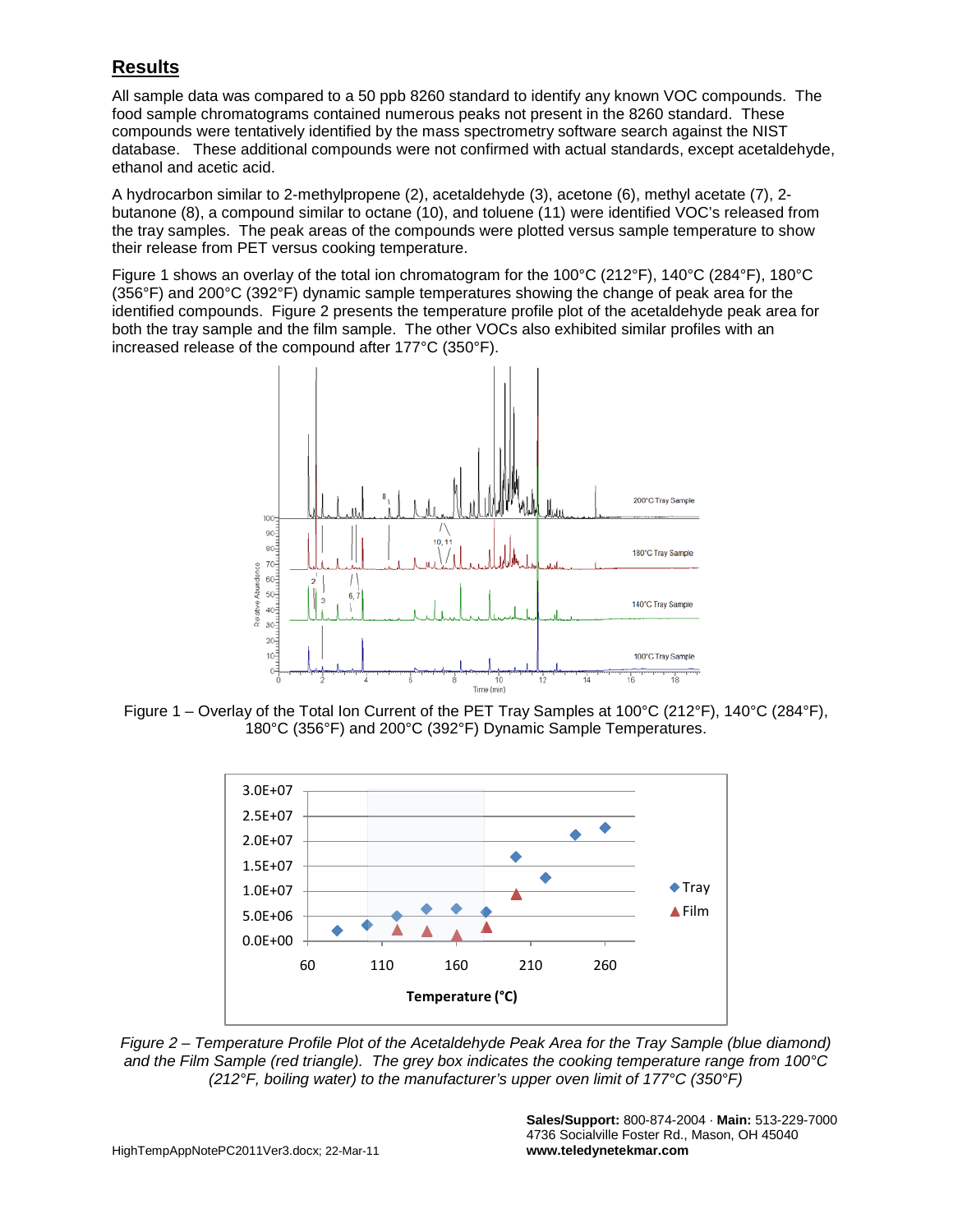Chloromethane (1), acetaldehyde (3), chloroethane(4), 1,1-dichloroethene (5), acetone(6), methyl acetate (7), 2-butanone (8), methyl methacrylate (9), a hydrocarbon similar to octane (10), toluene (11), and 1,3 dichlorobenzene (12) were identified in the film samples. The peak areas of the compounds were plotted versus the sample temperature to show their release from the film versus cooking temperatures.

Figure 3 shows an overlay of the total ion chromatogram for the 100°C (212°F), 140°C (284°F), 180°C  $(356^{\circ}F)$  and 200 $^{\circ}C$  (392 $^{\circ}F$ ) showing the change of peak area for the identified compounds. Figure 4 presents the temperature profile plot of chloromethane peak area for both the tray sample and the film sample. The other VOCs except acetone, toluene and the hydrocarbon similar to octane also exhibited similar profiles with an increased release of the compound after 177°C (350°F).



Figure 3: Overlay of the Total Ion Current of the Film Samples at 100°C (212°F), 140°C (284°F), 180°C (356°F) and 200°C (392°F) Dynamic Sample Temperatures.



*Figure 4: Temperature Profile Plot of the Chloromethane Peak Area for the Tray Sample (blue diamond) and the Film Sample (red triangle). The grey box indicates the cooking temperature range from 100°C (212°F, boiling water) to the manufacturer's upper oven limit of 177°C (350°F)*

**Sales/Support:** 800-874-2004 · **Main:** 513-229-7000 4736 Socialville Foster Rd., Mason, OH 45040 **www.teledynetekmar.com**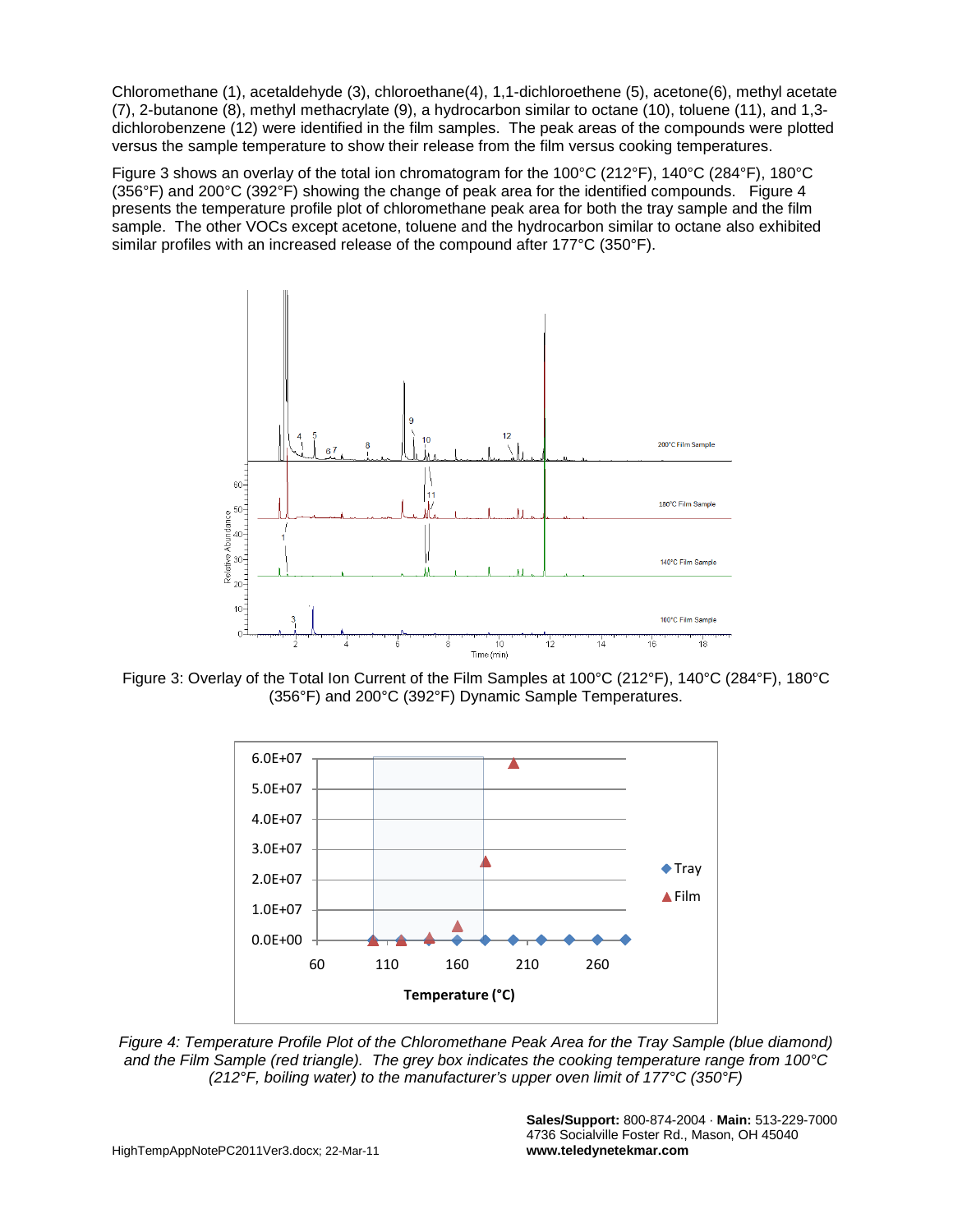The food samples were evaluated for the presence of the compounds found from the dynamic headspace testing of the PET tray and the film cover. The film cover was left on the tray during the cooking process following the package cooking instructions. All of the compounds identified in the dynamic headspace analysis of the tray and the film sample were not detected in the static analysis of the tray, film and food samples. The peak areas for the found compounds are presented in Table 3 and Table 4. The compounds identified in the polymers with dynamic headspace not found in the tray, film or food samples by static headspace are included in this static headspace table.

|                     | Tray      |           |         | Film     |           |          |
|---------------------|-----------|-----------|---------|----------|-----------|----------|
|                     | Cold      | Microwave | Oven    | Cold     | Microwave | Oven     |
| Chloromethane       | 206883    | 227228    | 298384  | 23768964 | 22139351  | 10218123 |
| 2-Methylpropene     | 3085264   | 3071339   | 3580295 | 1213575  | 3332035   | 971634   |
| Acetaldehyde        | 1963293   | 2186791   | 2176159 | 1265675  | 10272642  | 4241584  |
| Chloroethane        |           |           |         |          |           |          |
| 1,1-Dichloroethene  |           |           |         |          |           |          |
| Acetone             | 53071     | 52745     | 63528   | 162260   | 1469011   | 432558   |
| Methyl Acetate      |           |           |         |          |           |          |
| 2-Butanone          |           |           |         |          |           |          |
| Methyl Methacrylate |           |           |         |          |           |          |
| Octane              |           |           |         |          |           |          |
| Toluene             | <b>ND</b> | <b>ND</b> | ND.     | 1378470  | 970445    | 12018    |
| 1,3-Dichlorobenzene |           |           |         |          |           |          |

Table 3: Peak Area Data for the Compounds Detected in the Tray and Film Samples by the Static Method at a Sample Temperature of 160°C (320°F). The compounds identified in the polymers with dynamic headspace not found in the tray, film or food samples by static headspace are included in this static headspace table.

|                     | Vegetable and Sauce |           |          | Ravioli |           |           |
|---------------------|---------------------|-----------|----------|---------|-----------|-----------|
|                     | Cold                | Microwave | Oven     | Cold    | Microwave | Oven      |
| Chloromethane       | <b>ND</b>           | ND        | 195723   | ND.     | 218913    | 1212796   |
| 2-Methylpropene     | ND                  | 21114     | 139108   | ND      | 182909    | 238769    |
| Acetaldehyde        | ND.                 | 55129     | 44808595 | ND.     | 17791448  | 165364859 |
| Chloroethane        |                     |           |          |         |           |           |
| 1,1-Dichloroethene  |                     |           |          |         |           |           |
| Acetone             | 254486              | 83052     | 1822836  | ND      | 1123675   | 4989781   |
| Methyl Acetate      |                     |           |          |         |           |           |
| 2-Butanone          |                     |           |          |         |           |           |
| Methyl Methacrylate |                     |           |          |         |           |           |
| Octane              |                     |           |          |         |           |           |
| Toluene             | <b>ND</b>           | 2062      | 206395   | ND.     | 38988     | 295540    |
| 1,3-Dichlorobenzene |                     |           |          |         |           |           |

Table 4: Peak Area Data for the Compounds Detected in the Food Samples by the Static Method at a Sample Temperature of 160°C (320°F). The compounds identified in the polymers with dynamic headspace not found in the tray, film or food samples by static headspace are included in this static headspace table.